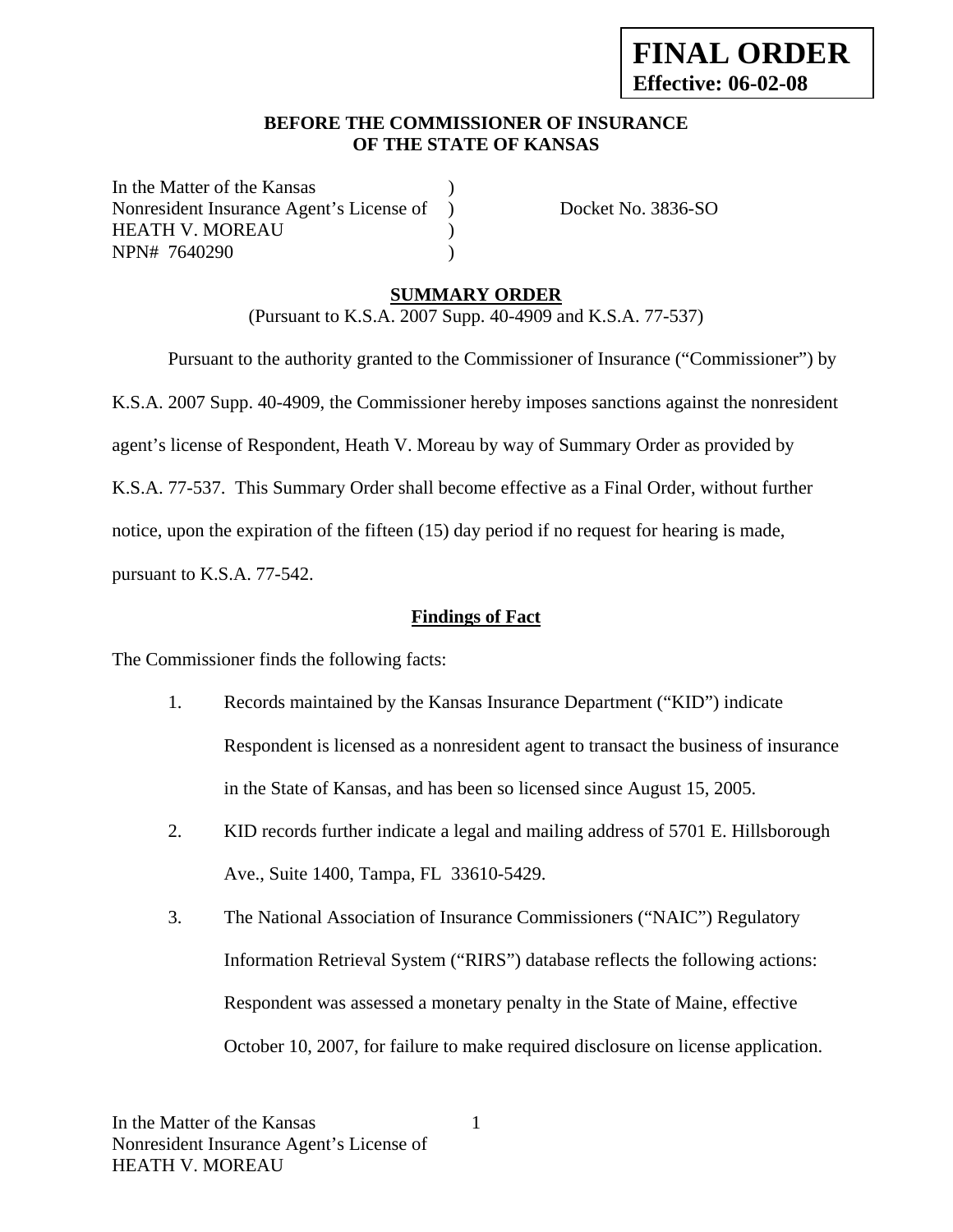- 4. Respondent has failed to notify KID of the action within 30 days.
- 5. On March 10, 2008 a letter was sent to Respondent requesting information regarding the administrative action taken by the State of Maine.
- 6. On March 18, 2008, Respondent provided information regarding the administrative action taken by the State of Maine.

## **Applicable Law**

- 7. K.S.A. 2007 Supp. 40-4909 states, in pertinent part:
	- (a) The commissioner may deny, suspend, revoke, or refuse renewal of any license issued under this act if the commissioner finds that the applicant or license holder has:
		- (2) Violated
			- (A) any provision of chapter 40 of the Kansas Statues Annotated, and amendments thereto, or any rule and regulation promulgated thereunder;
			- (C) any insurance law or regulation of another state;
	- (b) In addition, the commissioner may suspend, revoke or refuse renewal of any license issued under this act if the commissioner finds that the interests of the insurer or the insurable interests of the public are not properly served under such license.
	- (h) in lieu of taking any action under subsection (a), the commissioner may:

(2) issue an order imposing an administrative penalty up to a maxium of \$500 for each violation . . . unless such person knew or should have known that the violative act could give rise to disciplinary action under subsection (a). If such person knew or reasonably should have known the violative act could give rise to any disciplinary proceeding . . . the commissioner may impose a penalty up to a maximum of \$1000 for each violation . . . .

8. KA.R. 40-7-9 states, in pertinent part: Each person licensed in this state as an insurance agent shall report the following to the commissioner of insurance within 30 days of occurrence: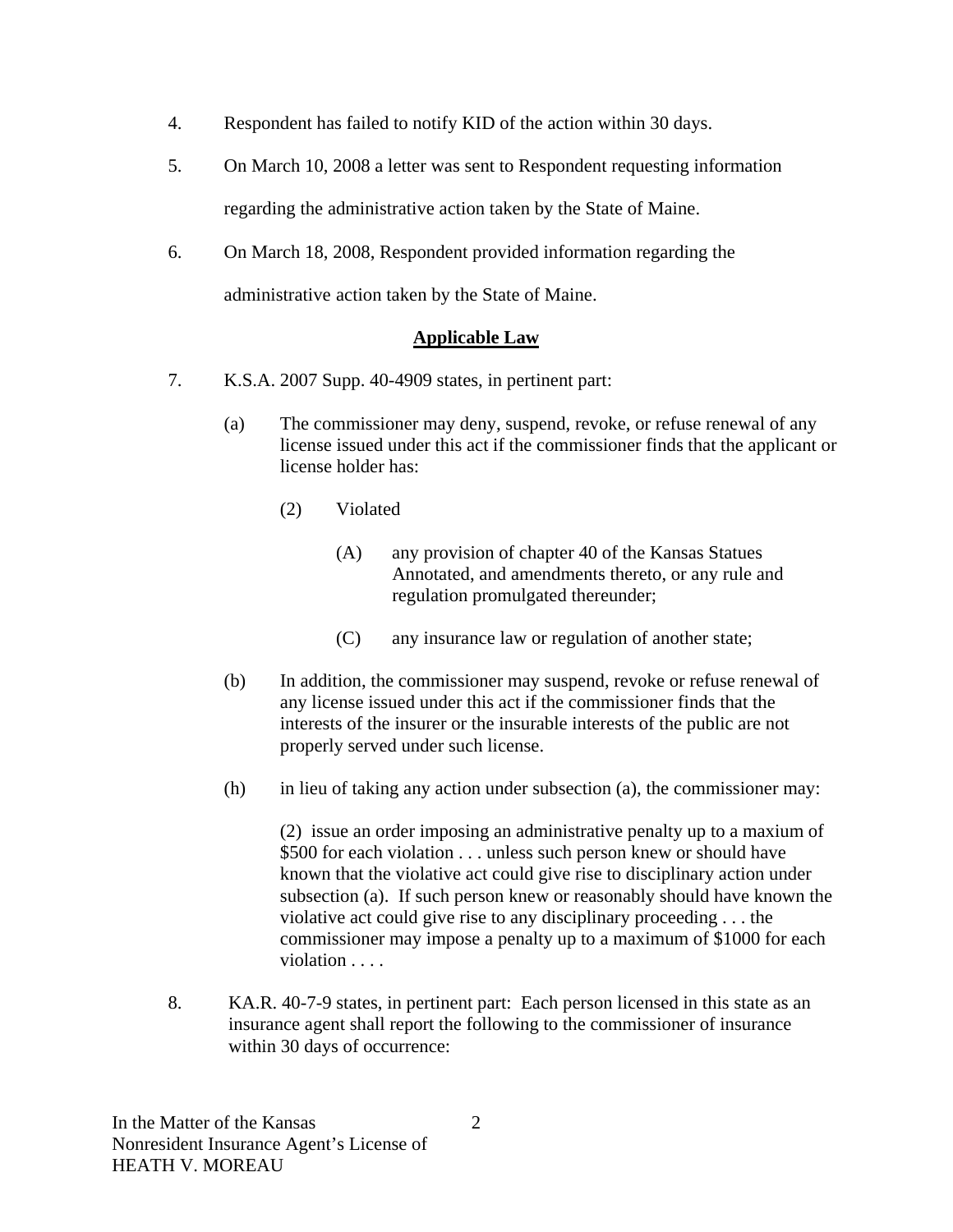(a) Each disciplinary action on the agent's license or licenses by the insurance regulatory agency of any other state or territory of the United States.

### **Conclusions of Law**

- 9. The Commissioner has jurisdiction over Respondent as well as the subject matter of this proceeding, and such proceeding is held in the public interest.
- 10. The Commissioner finds that Mr. Moreau's Kansas license may be revoked because Mr. Moreau violated an insurance law or regulation in another state pursuant to K.S.A. 2007 Supp. 40-4909(a)(2)(C).
- 11. The Commissioner finds that Mr. Moreau violated K.S.A. 2007 Supp. 40-  $4909(a)(2)(A)$  and K.A.R. 40-7-9 by failing to notify the Kansas Insurance Department of his disciplinary action taken by the State of Maine Department of Insurance on October 10, 2007 within thirty (30) days.
- 12. The Commissioner, therefore, concludes that good cause exists pursuant to K.S.A. 2007 Supp. 40-4909(a) and (h) to revoke or suspend Respondent's Kansas nonresident insurance agent's license or impose administrative penalties in lieu of revocation.
- 13. The Commissioner concludes that Respondent's insurance agent's license may be revoked for the protection of the insurable interests of the public pursuant to K.S.A. 2007 Supp. 40-4909(b).
- 14. Based on the facts and circumstances set forth herein, it appears that the use of summary proceedings in this matter is appropriate, in accordance with the provisions set forth in K.S.A. 77-537(a), in that the use of summary proceedings does not violate any provision of the law and the protection of the public interest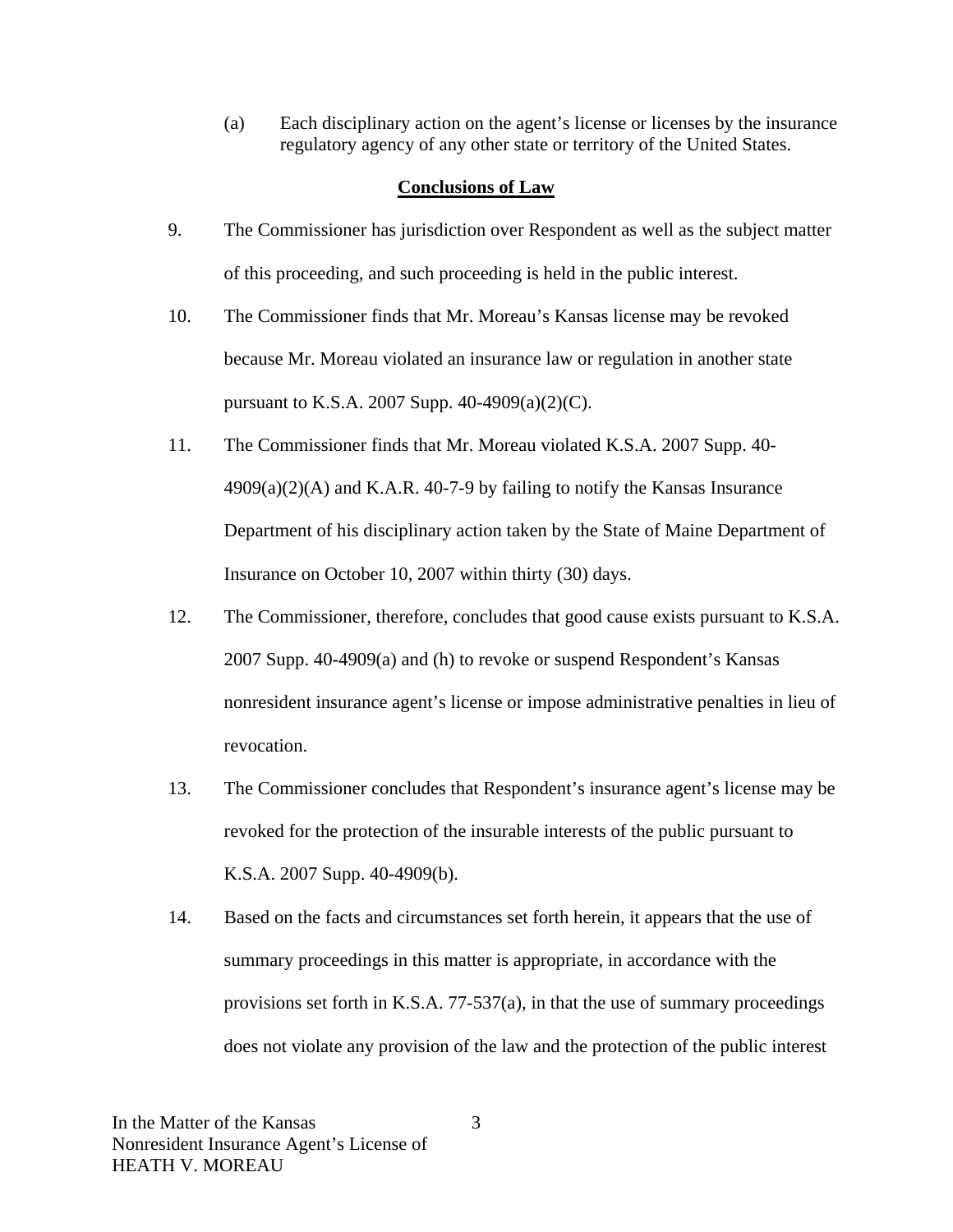does not require KID to give notice and opportunity to participate to persons other than Heath V. Moreau.

### **IT IS THEREFORE ORDERED BY THE COMMISSIONER OF INSURANCE THAT:**

Respondent Heath V. Moreau shall pay an administrative penalty of \$250.00 for failure to notify KID of another state agency's action and the Kansas nonresident insurance agent's license of Heath V. Moreau is hereby **SUSPENDED on the effective date of this order until such time as the penalty is paid in full.** 

#### **NOTICE AND OPPORTUNITY FOR HEARING**

Heath V. Moreau, within fifteen (15) days of service of this Summary Order, may file with the Kansas Insurance Department a written request for hearing on this Summary Order, as provided by K.S.A. 77-542. In the event a hearing is requested, such request should be directed to:

> John W. Campbell, General Counsel Kansas Insurance Department 420 S.W.  $9<sup>th</sup>$  Street Topeka, Kansas 66612

Any costs incurred as a result of conducting any administrative hearing shall be assessed against the agent/agency who is the subject of the hearing as provided by K.S.A. 40-4909(f). Costs shall include witness fees, mileage allowances, any costs associated with reproduction of documents which become part of the hearing record, and the expense of making a record of the hearing.

If a hearing is not requested, this Summary Order shall become effective as a Final Order, without further notice, upon the expiration of the fifteen (15) day period for requesting a hearing. The Final Order will constitute final agency action in the matter.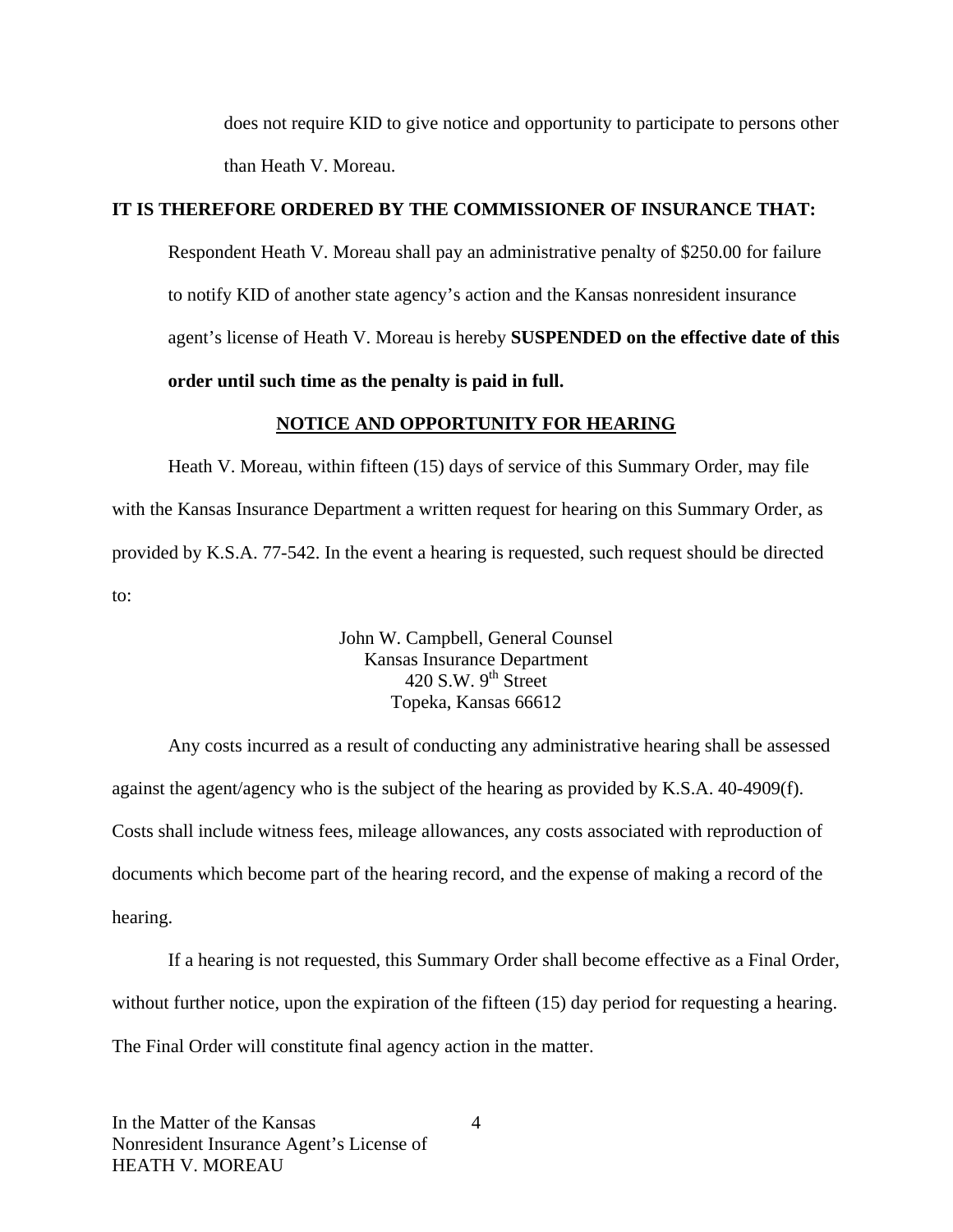In the event the Petitioner files a petition for judicial review, the agency officer

designated pursuant to K.S.A. 77-613(e) to receive service of a petition for judicial review on

behalf of the Kansas Insurance Department is:

John W. Campbell, General Counsel Kansas Insurance Department 420 S.W.  $9^{th}$  St. Topeka, Kansas 66612

## **IT IS SO ORDERED THIS \_17th\_ DAY OF APRIL, 2008, IN THE CITY OF TOPEKA, COUNTY OF SHAWNEE, STATE OF KANSAS.**



\_/s/ Sandy Praeger\_\_\_\_\_\_\_\_\_\_\_\_\_\_\_\_ Sandy Praeger COMMISSIONER COMMISSIONER OF Insurance

 $\angle$ s/ John W. Campbell $\angle$  John W. Campbell General Counsel

# **CERTIFICATE OF SERVICE**

The undersigned hereby certifies that she served the above and foregoing Summary Order on this \_17th\_ day of \_\_\_\_April\_\_, 2008, by causing the same to be deposited in the United States Mail, first class postage prepaid, addressed to the following:

Heath V. Moreau 5701 E. Hillsboro Ave. Tampa, FL 33610-5429

> $\angle$ s/ Stacy R. Bond $\angle$  Stacy R. Bond Staff Attorney